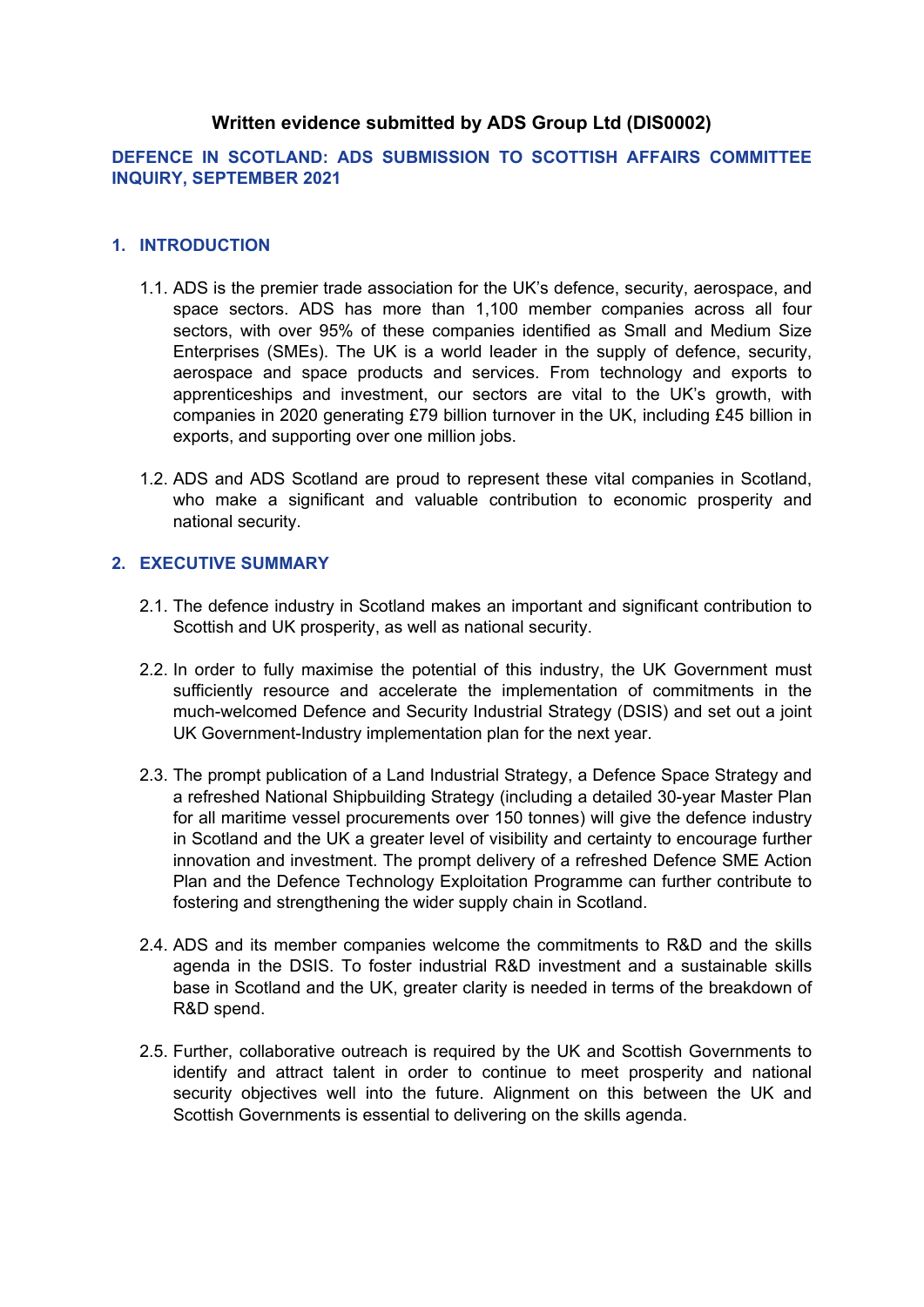2.6. Finally, the siting of MoD bases in Scotland produce significant economic benefit to Scotland. ADS believes that further developing these base links to industry could be crucial to securing further investment and jobs.

### **3. THE CONTRIBUTION OF DEFENCE TO SCOTLAND'S PROSPERITY AND SECURITY**

- 3.1 The UK defence industry has a significant and rich presence in Scotland, with representation across the country and supply chain.
- 3.2 In 2020, the contribution of the defence industry to the Scottish economy includes a turnover of almost £2 billion and employment of over 10,000 people, producing almost £1 billion in added value. Average salaries in the industry are £36,500 a year - 20% higher than the UK average. All in all, defence makes a significant contribution to the UK and Scottish Governments' economic and prosperity agendas, and the Prime Minister's levelling-up agenda.
- 3.3 The defence industry in Scotland is also highly innovative and is investing greatly in technologies of the future to ensure that the UK retains its competitive edge. This investment in new, dual-use technologies will contribute to building the Scottish and UK economy of the future.
- 3.4 The defence industry in Scotland further plays a vital role in keeping Scotland, the UK and our NATO allies safe, such as through its contribution to maintaining the UK's nuclear deterrent and the Quick Reaction Alert Aircraft at RAF Lossiemouth.

# **4. MAXIMISING THE POTENTIAL OF DEFENCE IN SCOTLAND**

- 4.1. ADS and its member companies welcomed the publication of the Defence and Security Industrial Strategy (DSIS) earlier this year and the UK Government's stated desire to move away from the 2012 'global competition by default' policy to a more nuanced approach.
- 4.2. Six months since the publication of the DSIS, we call on the UK Government to accelerate the implementation of this strategy, ensure its sufficient resourcing through the Comprehensive Spending Review and produce a joint UK Governmentindustry implementation plan for the next year in order to fully maximise the potential of the defence industry in Scotland and the rest of the UK.
- 4.3. Furthermore, the prompt publication of a Land Industrial Strategy, a Defence Space Strategy and a refreshed National Shipbuilding Strategy (including a detailed 30 year Master Plan for all naval and other planned UK Government vessel procurements over 150 tonnes) will give the space, land and maritime defence industry in Scotland and the UK a greater level of visibility and certainty to encourage further innovation and investment.
- 4.4. As the three Fleet Solid Support Ships are the first large naval procurement competition after the publication of the DSIS, there is an opportunity for the UK Government to use this programme to signal the move away from global competition by default to a more nuanced position, as well as to take the first step towards